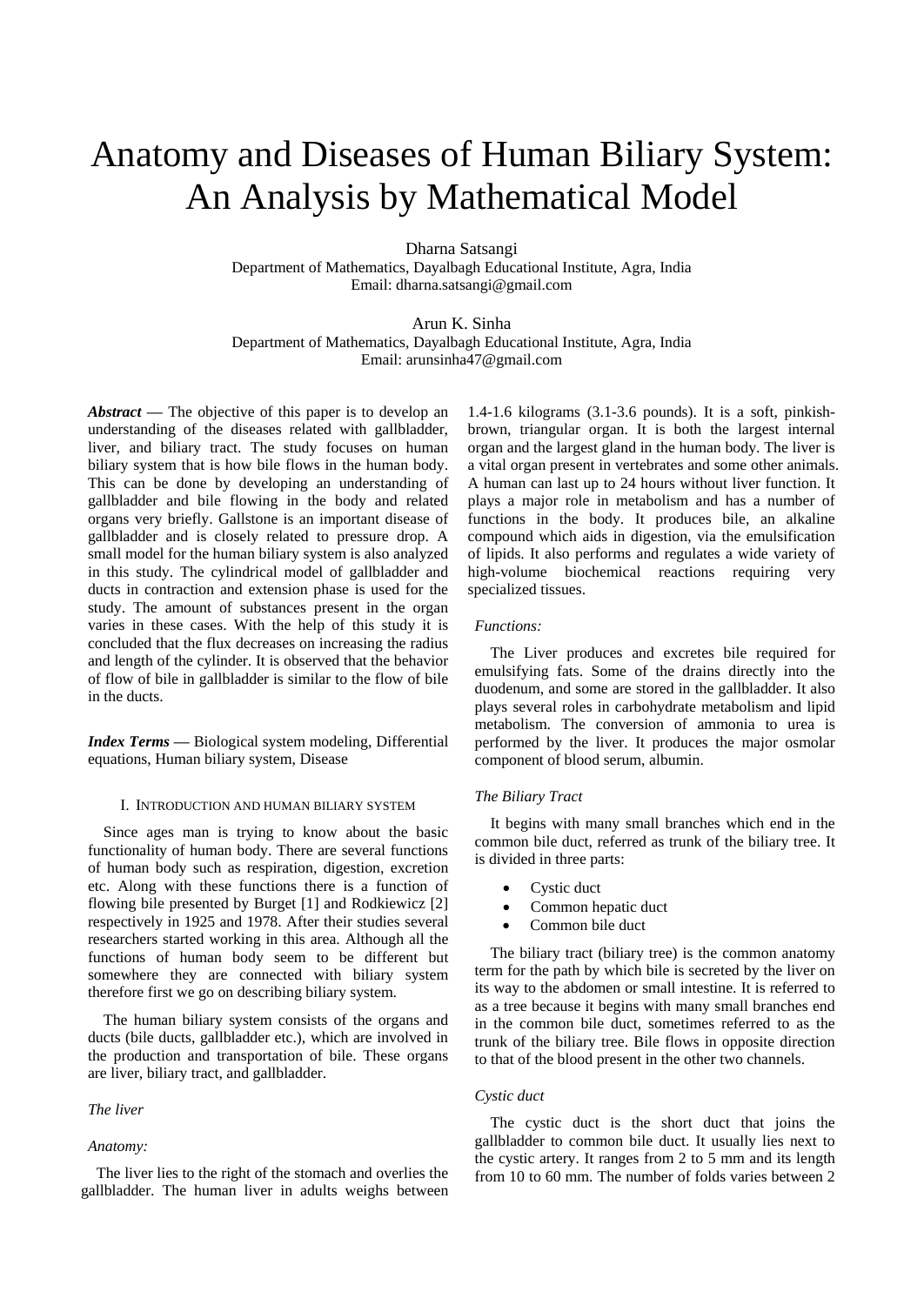to 14. The human cystic duct functions for the transport of bile during both filling and emptying the gallbladder.

## *Common hepatic duct*

The common hepatic duct is formed by the convergence of the right hepatic duct and the left hepatic duct. The common hepatic duct then joins the cystic duct coming from the gallbladder to form the common bile duct. It measures usually 6-8 cm in length and approximately 6 mm wide in adults. The hepatic duct transports more volume in the people who have had their gallbladder removed.

# *Common bile duct*

The duct that carries bile from the gallbladder and liver into the duodenum is called common bile duct. The common bile duct is formed by the function of the cystic duct that comes from the gallbladder and the common hepatic duct that comes from the liver.

# *The Gallbladder*

#### *Anatomy:*

The Gallbladder is connected to the liver and the duodenum by the biliary tract. The cystic duct connects the gallbladder to the common hepatic duct to form the common bile duct. The common bile duct the joins the pancreatic duct and enters through the hepatic pancreatic ampulla at the major duodenal papilla.

The gallbladder is a pear or oval shaped digestive organ located under the right side of the liver, and connected to the small tubes called bile ducts and to the small intestine through which bile flows. It is about 3-4 inches long in humans and appears dark green because of bile. It stores and concentrates bile and helps in digestion of fats. Every day the liver produces almost a liter of bile and the gallbladder helps in storing and concentrating. The hormone causes the Gallbladder to contract, joining bile into the common bile duct. A valve which opens only when food is present in the intestine, allows bile to flow from the common bile duct into duodenum. Sometimes the substances contained in bile crystallize in the Gallbladder forming Gall stones, a disease of gallbladder.

## *Function:*

Bile is continually being made and secreted by the liver into bile ducts in varying amounts. Some of it goes directly into the small intestine and into the gallbladder. The gallbladder stores the bile to help to breakdown the fats of fatty meals. It also acts as a reservoir that uptakes excess bile when there is pressure in the bile ducts.

#### *Necessity of the gallbladder*

The Gallbladder seems to be a vestigial organ. Indeed, gallbladders have been removed from people for over one hundred years without any known side effects. However if one eats a particularly rich and or fatty meal, some degree of diarrhea may result.

## *Bile*

Bile is important in digestion. It is produced by the liver and is poured into the intestine through the bile duct but the amount varies with the diet. The evacuation of the gallbladder is controlled by a hormone called cholecystokinin (CCK). It is a viscid liquid, alkaline in reaction and bitter in taste, having a color from yellowish brown to green. The bile is a secretary and an excretory product. The bile salts which are important in the digestion and absorption of fats should be considered a secretion and the bile pigment and cholesterol, which apparently have no function in the intestine and are largely eliminated from the body. Bile is the complex fluid composed of bile salts, cholesterol and other molecules. The bile salts are the break down product of hemoglobin. Bile salts and bile itself are formed in the liver and excreted into bile ducts which converge in the liver to form the main bile ducts. The common bile duct enters the duodenum, the earliest part of the small intestine where digestion and absorption of food begins. Normal man makes 1000-1500 cc of bile per day. Some amount of bile entering our intestinal tract goes into the gallbladder as it comes down the duct. About half of the bile secreted between meals flows directly through the common bile duct into the small intestine. The rest of the bile is diverted through the cystic duct into the gallbladder to be stored. In the gallbladder, up to 90% of the water in bile is absorbed into the blood stream, making the remaining bile very concentrated.

# *Functions:*

The bile has two major functions in the body. It breaks down the fats that we eat. Without adequate bile we do not metabolize our fats well which can result in a deficiency of the fat-soluble vitamin A, D, E and K. There may be problems digesting the essential fatty acids without bile. The symptoms include dry skin, peeling on the soles of our feet, indigestion of fats, nauseous or experience gas and bloating. It is also a very powerful antioxidant which helps to remove toxins from the liver.

After bile enters and passes down the small intestine, about 90% of bile salts are reabsorbed into the bloodstream through the wall of the lower small intestine. The liver extracts these bile salts from the blood and resecretes them back into the bile. Bile salts through this cycle about 10 to 12 times a day. Each time, small amounts of bile salts absorb and reach large intestine, where they are broken down by bacteria. Some bile salts are reabsorbed in the large intestine. The rest are excreted is the stool.

#### *Necessity:*

We need bile to absorb fats. Our intentional living can absorb water but not fats. Since fat is not dissolvable in water we cannot absorb fats unless something makes the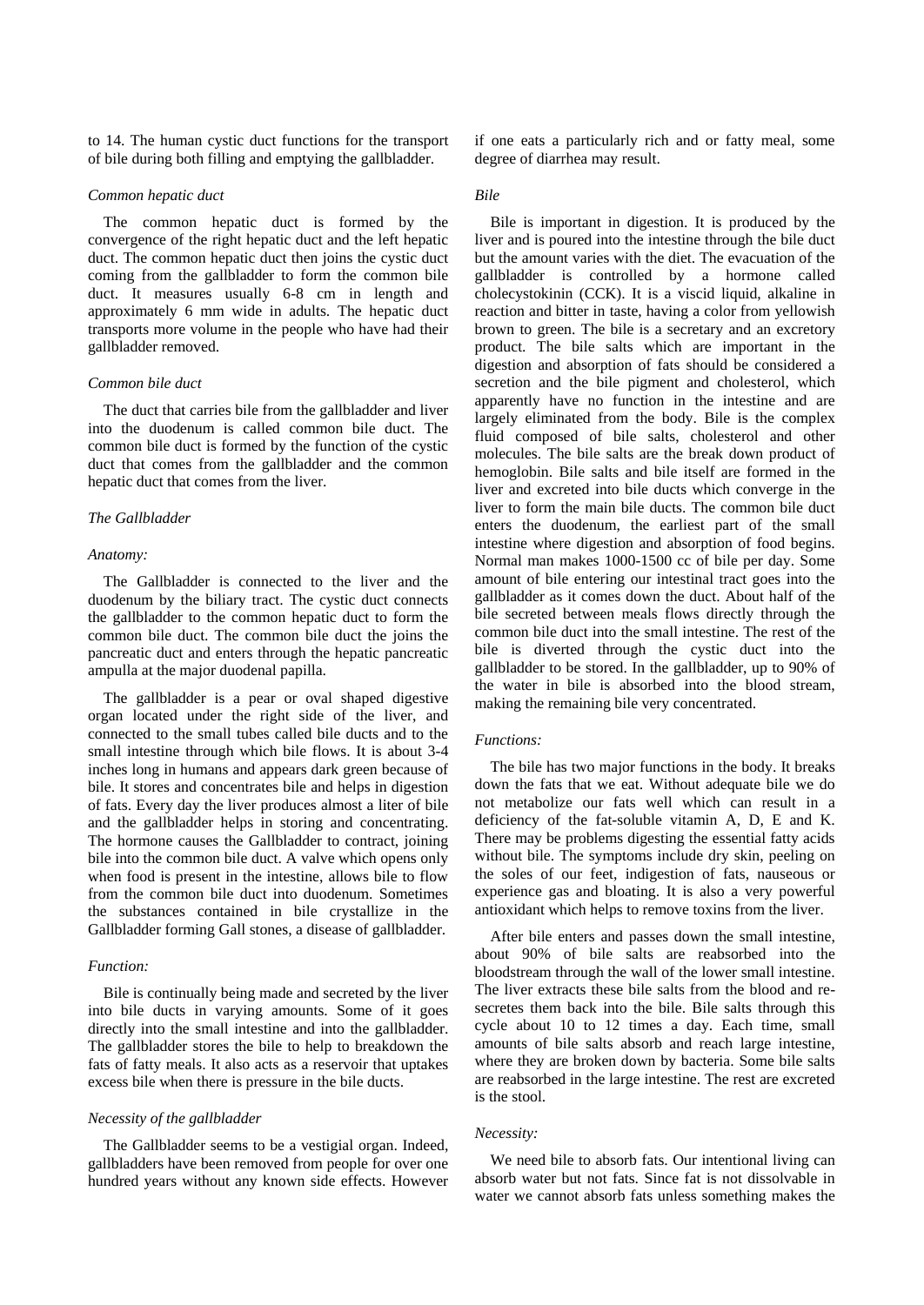water and fats attach. It can bind to both water and fat. Therefore when we absorb water, the fat absorb with it if bile is present to link the water to the fat. If we do not have any bile we will not be able to absorb fats.

## *Functions of bile*

It aids in digestion and eliminates certain waste products like excess cholesterol.

90% of bile salts are reabsorbed into the bloodstream through the wall of the lower small intestine after entering the small intestine.

## *Composition of bile:*

The composition of bile secreted by the liver and that collected from gallbladder differs. Its composition varies from time to time since certain of the biliary constituents represent material in the process of excretion from the body.

#### *Bile pigments:*

The main pigment in the body is hemoglobin of the blood. This is a compound protein, composed of the protein globins and the red-colouring matter hems, Hemoglobin is contained in the R.B.C. When the average life of R.B.C. is completed, hemoglobin is liberated and is converted into the bile pigments, biliverdin and bilirubin. These pigments are derived from the heme portion of hemoglobin. The bile pigments contain no iron. Thus before heme is discarded by the body, its iron is removed and used again in the synthesis of hemoglobin. Biliverdin is the original bile pigment that is green. In some animals, including man, much of the biliverdin is reduced to bilirubin, which is yellow, and imparts the yellow colour to the bile. The occasional production of green faces in infants with diarrhea is due to biliverdin and indicates that oxidation, instead or normal reduction, has taken place in the intestine. If there is an obstruction to the flow of bile or liver function is impaired, or if R.B.C are being destroyed more rapidly than normal, bile pigments accumulate in the blood and the skin will become yellow. This condition is known as jaundice.

#### *Bile Salts*:

The main bile salts are the sodium salts of glycocholic and taurocholic acid. These acids are complicated structure, composed of glycol and taurine in combination with cholic acids. Glycol is another name for the simplest amino acid; glycin. Taurine is the amino acid cysteine with the carboxyl group removed and with the sulphur oxidized from a valency of 2 to 6.

The bile salts are the most important constituents of the bile from the standpoint of digestion in the presence on the salts; the activity of the pancreatic lipase is greatly increased. This increase in activity appears to be due to the emulsification of fats in the presence of the bile salts. Bile salts aid in emulsification of fats. Another important function of the bile salts is to aid in the absorption of fatty acids. Fatty acids in combination with bile salts are soluble and can be absorbed through the intestinal wall in this form. The bile salts, thus reabsorbed, are carried to the liver, where they are again secreted in the bile. Thus, there is a circulation of the bile salts in the body.

By aiding fat digestion bile salts also aid indirectly digestion of other food constituents. If fat is present in food in large quantities, it may cost other food particles, thus preventing the action of other enzymes.

## *Cholesterol*:

The third important constituent of the bile is the cholesterol. Cholesterol in the bile is considered a waste product, which is removed from the body through the liver. A reduced product of cholesterol called coprosterol, is derived from cholesterol in the intestine.

Precipitation of cholesterol in the liver in large quantities results in the formation of stones in the gallbladder. Several theories have been put forth concerning the origins of gall stones. One is that they are a result of infection in the gallbladder. When infection occurs, nuclei are produced upon which cholesterol deposits forming stones. Another theory is that they are produced due to faulty metabolism. Cholesterol is held in solution in the bile by means of bile salts. If too much cholesterol is excreted in the bile or if the concentration of the bile salts is low, cholesterol may precipitate. A third theory is that they are a result of stagnation of the bile in the gallbladder. When this occurs bile salts may be reabsorbed into the bold stream, leaving the cholesterol without sufficient bile salts to hold it in solution.

Major components of bile by approximate weight include several components. They are shown in the Table1:

| Components                                            | Percentage<br>(%) |
|-------------------------------------------------------|-------------------|
| Water                                                 | 82.0              |
| Bile acids                                            | 12.0              |
| Lecithin and phospholipids                            | 4.0               |
| Unsterilized cholesterol                              | 0.7               |
| Conjugated bilirubin, protein, electrolytes,<br>mucus | 1.3               |

Table1: Components of bile by weight in percentage

#### II. DISEASES OF GALLBLADDER

#### *Related diseases of gallbladder*

- 1. Gallstones
- 2. Acute and Chronic Cholecystitis
- 3. Jaundice
- 4. Cancer of the Gallbladder
- 1. *Gall stones*

Gallstones are crystalline structures formed by concretion or accretion of normal or abnormal bile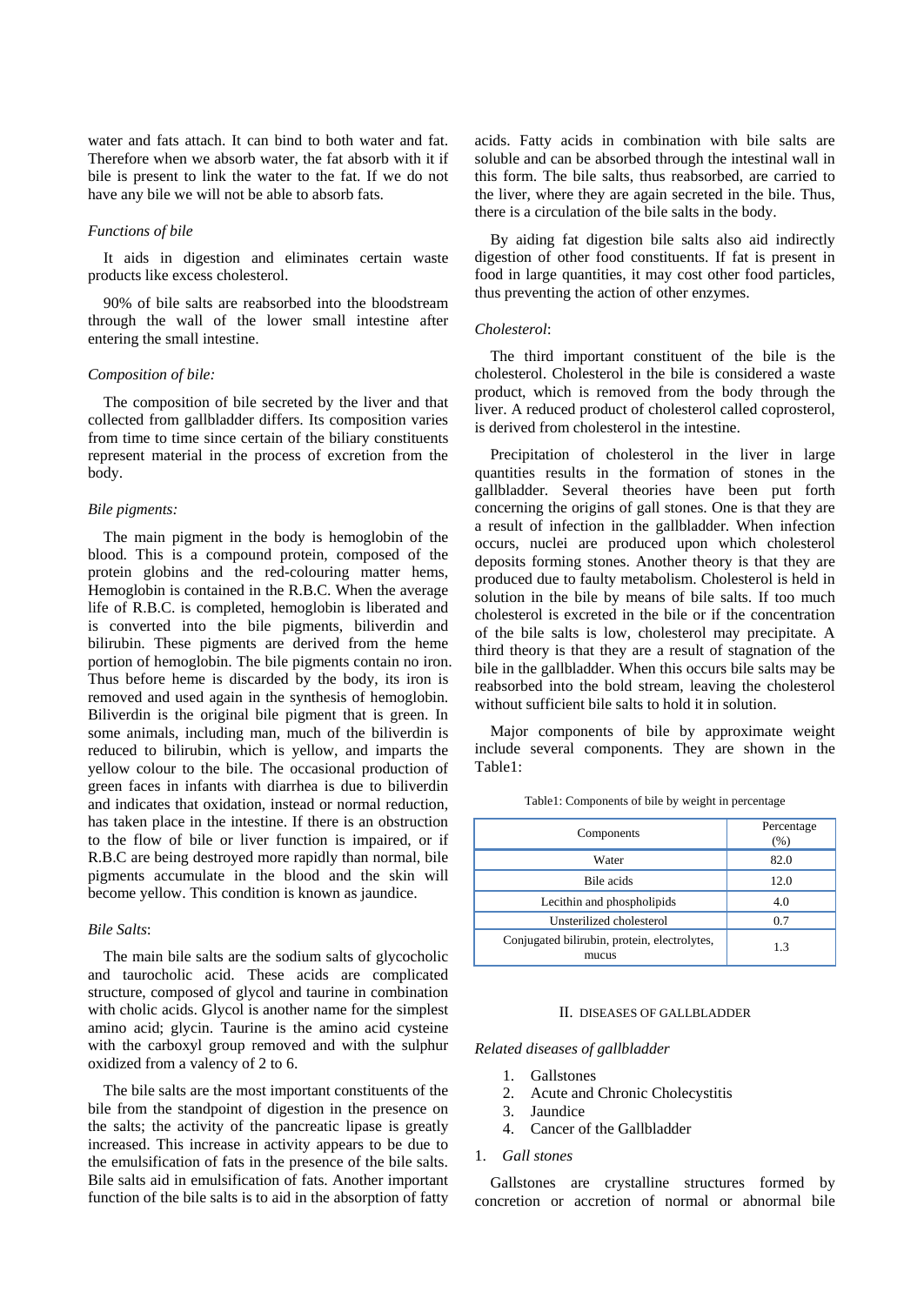constituents. These are mostly found in most western countries. In the Unites States series have shown gallstone over the age of 40. It is estimated that 16 to 20 million persons in the Unites States have gallstones and that approximately one million new cases of cholelithiasis develop each year [12].

# *Causes:*

Scientists believe cholesterol stones from when bile contains too much cholesterol, too much bilirubin, or not enough bile salts, or when the gallbladder does not empty completely or often enough.

The mere presence of gallstones may cause more gallstones to develop. Other factors that contribute to the formation of gallstones, particularly cholesterol stones include:

- *Age:* People more than 60 years are more likely to develop gallstones than younger people. As people age, the body tends to secrete more cholesterol into bile.
- *Diet:* Diet high in fats and cholesterol and low in fiber increase the risk of gallstones due to increased cholesterol in the bile and reduced gallbladder emptying.
- *Diabetes:* People with diabetes generally have high levels of fatty acids called triglycerides. These fatty acids may increase the risk of gallstones.
- *Family:* Gallstones often run in families, pointing to a possible genetic link.
- *Weight:* A study showed that overweight persons have the risk for developing gallstones. The most likely reason is that the amount of bile salts in bile is reduced, resulting in more cholesterol. Increased cholesterol reduces gallbladder emptying. Obesity is a major risk factor for gallstones, especially in women. It also occurs after rapid weight loss. As the body metabolizes fat during prolonged fasting and rapid weight loss- such as "crash diets"- the liver secretes extra cholesterol into bile, which can cause gallstones. In addition, the gallbladder does not empty property.
- *Sex:* Women are twice as likely as men to develop gallstones. Excess estrogen from pregnancy, hormone replacement therapy, and birth control pills appears to increase cholesterol levels in bile and decrease gallbladder movement, which can lead to gallstones.

#### *Symptoms:*

Its symptoms include steady pain in the right upper abdomen that increases rapidly and lasts from 30 minutes to several hours, pain in the back between the shoulder blades, pain under the right shoulder, prolonged pain – more than 5 hours, nausea and vomiting, fever – even low grade – or chills, yellowish color of the skin or whites of the eyes, clay colored stools etc.

#### *Treatment:*

Surgery for removal of the gallbladder.

#### 2. *Acute and Chronic Cholecystitis*

a) *Acute Cholecystitis*: Acute inflammation of the gallbladder wall usually follows obstruction of the cystic duct by a stone.

# *Symptoms:*

Its symptoms include persistent pain and a temperature lasting more than 12 hours, pain and tenderness under the ribs on the right side, pain that is made worse by movement or coughing etc.

b) *Chronic cholecystitis*: Chronic inflammation occurs due to repeated bouts of sub acute cholecystitis. The presence of bacteria in the bile occurs in more than one quarter of patients with chronic cholecystitis.

# *Symptoms:*

Its symptoms include sporadic pains in the middle of the upper abdomen, or just below the ribs on the right side, pain which becomes worse over an hour and then stays the same, pain that may spread to the right shoulder or between the shoulder blades, pain that can be accompanied by nausea and vomiting and sometime excessive wind etc.

#### *Treatment:*

A course of antibiotics is advised for it. If this is not effective, surgery may be required to remove the gallbladder.

# 3. *Jaundice (yellow discoloration of the skin and whites of eyes)*

This is caused when there is an obstruction to the flow of bile from the liver.

#### *Symptoms:*

Its symptoms include increasingly yellow eyes and skin, skin can become itchy, pale bowel motions and dark urine etc.

# 4. *Cancer of the Gallbladder*

Most cancers of the gallbladder develop in conjunction with stones. In patients with gallstones, the risk for developing gallbladder cancer, while increased, is still quite low. In one study, gallbladder cancer developed in only 5 of 2583 patients with gallstones followed for a medium of 13 years. In the United States, adenocarcinomas comprise the vast majority of the estimated 6500 new cases of gallbladder cancer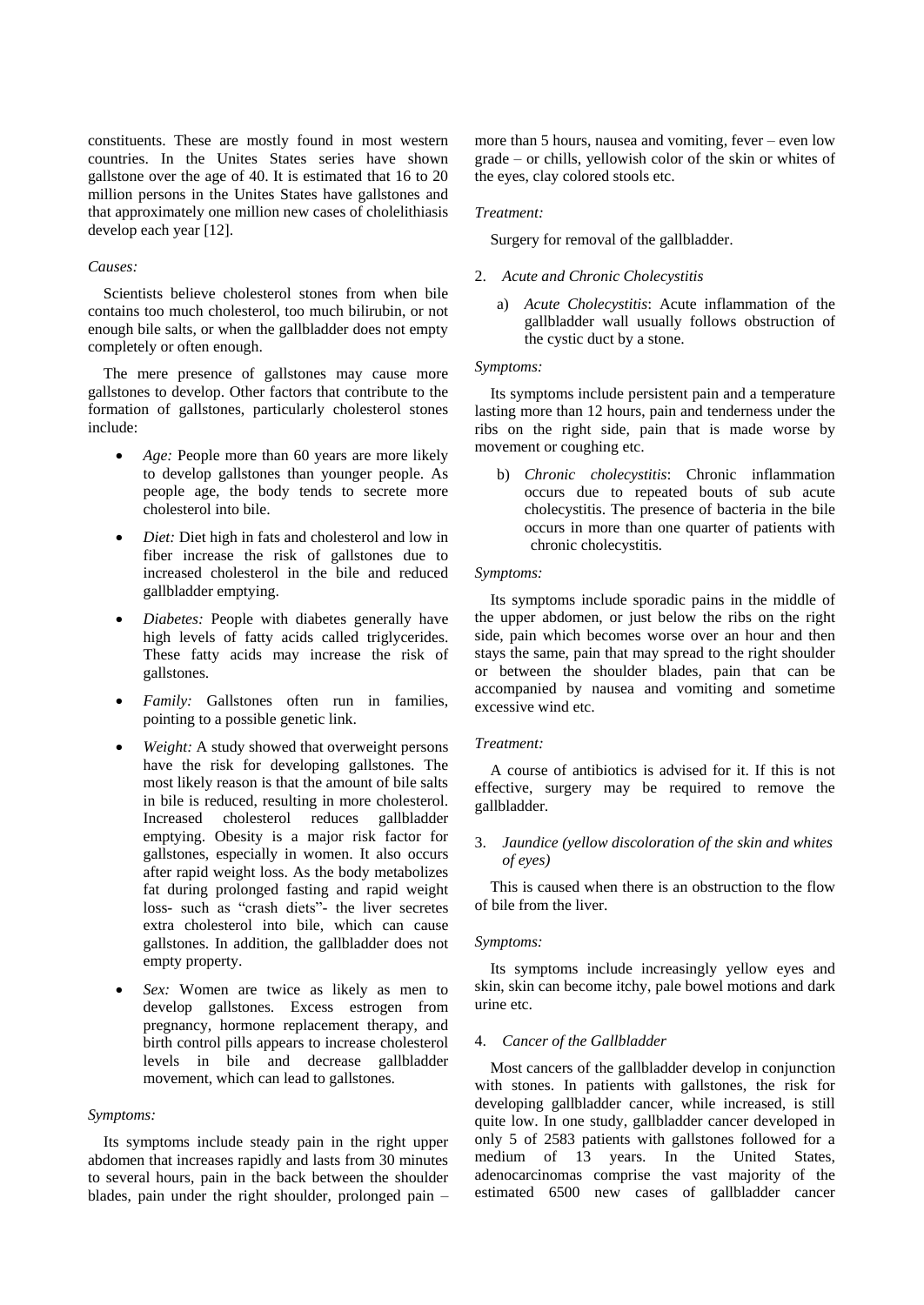diagnosed each year. The female/male ratio is 4:1 and the mean age at diagnosis is approximately 70 years.

Cancer of the gallbladder is rate. It is more common in women and Native Americans.

#### *Symptoms:*

Its symptoms include jaundice (yellow of the skin and whites of the eyes), pain above the stomach, fever, nausea and vomiting, bloating etc.

# *Treatment:*

- Chemotherapy
- Radiation Therapy
- Surgery

#### III. DISEASES OF BILIARY TRACT

## 1.*Choledocholithiasis*

Choledocholithiasis is the common causes of extrahepatic biliary obstruction.

Stones in the bile duct can cause biliary obstruction and cholestasis. This can lead to infection in the bile duct, which requires urgent medical therapy. The long-standing presence of stones in the bile duct can lead to secondary biliary cirrhosis. Choledocholithiasis can also lead to gallstone pancreatitis.

# *Signs and Symptoms:*

Upper abdominal pain, episodic jaundice, pancreatitis, epigastric pain, nausea, and vomiting.

#### *Treatment:*

Stone extraction, endoscopic sphincterotomy.

## 2.*Cholangiocarcinoma*

Cholangiocarcinoma is an adenocarcinoma of the intrahepatic or extrahepatic bile duct.

## *Signs and Symptoms*

Jaundice, weight loss, anorexia, and fatigue.

## *Treatment:*

Radiation and chemotherapy followed by liver transplantation in patients with early-stage disease.

#### IV. LITERATURE REVIEW

Burget [1] explained the physiology of the gallbladder, and resistance of the sphincter of Oddi have attracted attention largely from a surgical point of view. Taylor et al. [5] described that the factors influencing the migration of gall stones are ill understood. Altogether 331 patients undergoing cholecystectomy were studied prospectively. The diameters of the cystic and common bile ducts and of stones in the gall bladder and bile ducts were measured. Pressure increasing was applied to the freshly excised gall bladder in an attempt to evacuate stones through the cystic duct. Along with this Jungst et al. [6] explained that super saturation and rapid nucleation of cholesterol in bile are of key importance in the pathogenesis of cholesterol gallstones. While the effects of bile acids and phospholipids on cholesterol saturation of bile have been extensively studied, their influence on the cholesterol nucleation time has not been compared. The increase in the phosphatidylcholine or bile acid concentration decreased the mean cholesterol saturation index to a similar extent. Rodkiewicz et al. [3] concluded that the anatomical and physiological aspects of the flow of bile through the extrahepatic biliary system are quite well known and understood; little is known about the physical behavior of bile from a Fluid Mechanics point of view. Bile proves to be an interesting fluid flow case. Experiments are made showing that bile, flowing in a rigid tube, behaves like a Newtonian fluid. From this, one might predict that bile will also behave like a Newtonian fluid in the human biliary tree. The immediate and permanent consequence available from Fluid Mechanics and Heat Transfer principles, applicable to the laminar flow of Newtonian fluids, may be used in seeking the qualitative and quantitative understanding of the flow phenomena in the human biliary tree. Mazer et al. [4] proposed a mathematical model of biliary lipid secretion. In this model coupling of secretion rates of bile salts, lecithin, and cholesterol into bile were taken into account. The four independent parameters related to the postulated mechanisms of biliary lipid "secretion parameters" also determine how the biliary lipid composition of hepatic and "fasting' gallbladder bile varies with the bile salt secretion rate. A quantitative analysis of biochemical and physiological data on biliary lipid secretion in rat, dog, and man confirms the general predictions of the model. Deductions of the secretion parameters are made for each species and are compared with other relevant data on biliary lipid metabolism. Rodkiewicz et al. [2] considered flow of bile in the biliary tree. On the grounds of experiments performed on dogs, it is found that the rate of flow of bile in a duct of the extrahepatic biliary tree is related to the associated pressure drop by the power law

$$
Q = a \frac{\pi D^2}{128 \mu} \left(\frac{\Delta p}{L}\right)^b
$$

where *a* and *b* are constants dependent on the segment considered; *D* is the duct diameter; *L* is the duct length; and  $\mu$  is the bile viscosity. Jungst et al. [7] aimed that an increased viscosity of gallbladder bile has been considered an important factor in the pathogenesis of gallstone disease. Besides lipids and proteins, mucin has been suggested to affect the viscosity of bile. To further clarify these issues they compared mucin, protein and the lipid components of hepatic and gallbladder bile and its viscosity in patients with gallstones. Hence, concluded that the viscosity of gallbladder bile is markedly higher than that of hepatic bile in patients with gallstones. Dang et al. [8] explained that biliary duct obstruction is an important clinical condition that stems from cholelithiasis, the neoplasm in the wall commonly known as gallbladder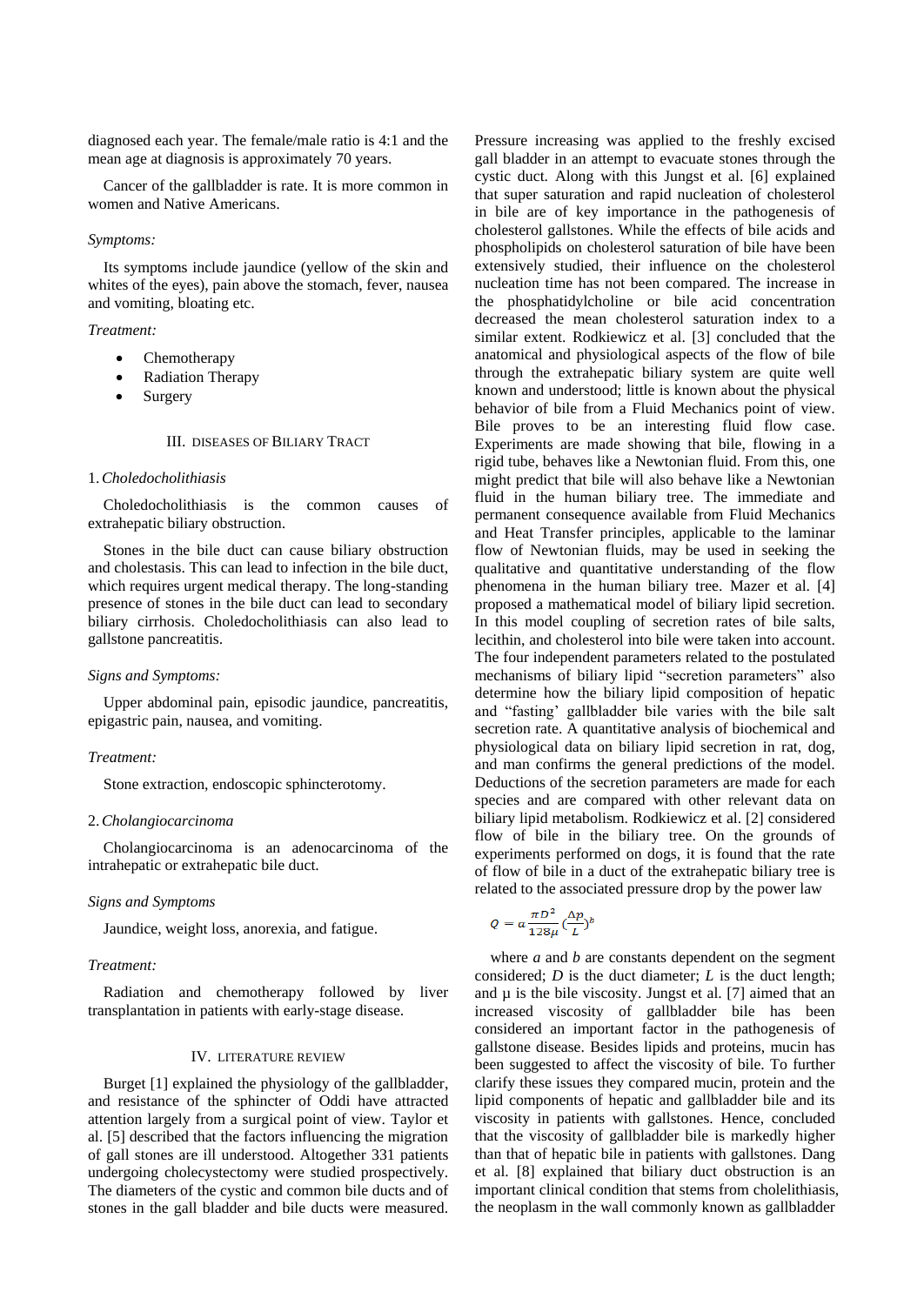stones. The objective of this study is to understand the structural and mechanical remodeling of the common bile duct (CBD) post obstruction. Bird et al. [9] started their study with the cystic duct because the anatomy of the duct is one of the factors responsible for formation of gallstones. It allows low viscosity hepatic bile to enter the gallbladder under low pressure and expulsion of more viscous gallbladder bile. Under this paper there is discussion of variation in geometry of the cystic duct, obtained from acrylic resin casts of the neck and first part of the cystic duct in gallbladders removed for gallstone disease and obtained from patients undergoing partial hepatectomy for metastatic disease. In this paper the term "spiral valve" is explained and then spiraling was dominant feature of cystic duct. Li et al. [10] were interested in the pressure drop in biliary system. They proposed that excessive pressure drop during bile emptying and refilling may result in incomplete bile emptying. This leads to stasis and subsequent formation of gallbladder stones. Li et al. [11] extended their study of human biliary system to include two important factors: the non-Newtonian properties of bile, and elastic deformation of the cystic duct.

# V. FORMULATION AND SOLUTION OF THE MODEL

#### *Mathematical Model*

W.G. Li et.al. used the model for pressure drop while emptying. And this is directly related with the formation of gallstones present in gallbladder.

In this model the shape of ducts is considered to be cylindrical and T-junction is where common bile duct and common hepatic duct joins. In order to find compatibility of gallbladder with these ducts we need to analyze cylindrical model of gallbladder which deals with the flow of bile flowing in the gallbladder and finally pressure difference. For analyzing this study with their study it is important to use same nomenclature. Hence taking a particular case that pressure drop is a special case of pressure difference, the model is analyzed. First we solve cylindrical model of gallbladder.

Initially we considered an idealized cylindrical model of gallbladder. The pressure with the common duct exceeds any resistance to flow through the cystic duct and therefore bile enters the gallbladder. During this period, the secretary rate of the liver is minimal for the delivery of bile into the duodenum.

Assuming that the bile flow is slow, symmetric and quasi-steady, the basic equations governing as motion due to periodic radial dilation of the gallbladder are written in the cylindrical polar coordinates  $(r, \theta, z)$  as follows:

$$
\mu \left\{ \frac{\partial^2 u_z}{\partial r^2} + \frac{1}{r} \frac{\partial u_z}{\partial r} \right\} = \frac{\partial P}{\partial z}
$$
 (1)

$$
\frac{\partial}{\partial r}(ru_r) + \frac{\partial}{\partial z}(ru_z) = 0
$$
\n(2)

where,  $u_r$  and  $u_z$  are radial and axial components of the velocity,  $P$  the pressure and  $\mu$  is the viscosity assumed to be constant. It may be noted that the pressure gradient  $\frac{z}{\partial z}$ *P*  $\partial$  $\frac{\partial P}{\partial \mathbf{r}}$  essentially does not vary across the radius.

The following boundary conditions may be prescribed for (1) and (2):

$$
u_z = 0 \qquad \qquad r = R(z, t) \tag{3}
$$

$$
u_r = \frac{\partial R}{\partial t} \qquad \qquad r = R(z, t) \tag{4}
$$

$$
\frac{\partial u_z}{\partial r} = 0 \qquad \qquad r = 0 \qquad (5)
$$

$$
u_r = 0 \qquad \qquad r = 0 \tag{6}
$$

where,  $R(z,t)$  is the instantaneous radius of the gallbladder at time t. The boundary conditions (3) and (4) imply that the velocity components are continuous at the wall of the gallbladder while (5) and (6) suggests that the axial velocity is maximum at the axis and the radial component is zero. Integrating (1) and using the boundary conditions (3) and (5) we get

$$
u_z = \frac{1}{4\mu} \frac{\partial P}{\partial z} (r^2 - R^2(z, t)) \tag{7}
$$

Determining the volume flow rate by

$$
Q(z,t) = \int_{0}^{R(z,t)} 2\pi r u_z dr \tag{8}
$$

And using (7) we get

$$
Q(z,t) = -\frac{1}{8\mu} \pi \frac{\partial P}{\partial z} (R^4(z,t))
$$
 (9)

Integrating  $(2)$  and using boundary condition  $(4)$ ,  $(6)$ and (8) we get the equation determining the flow rate

$$
\frac{\partial Q}{\partial z} = -2\pi R(z, t) \frac{\partial R(z, t)}{\partial t}
$$
(10)

From (9) and (10) we obtain the following equations for determining the pressure

$$
\frac{\partial}{\partial z}(R^4(z,t)\frac{\partial P}{\partial z}) = 16\mu R(z,t)\frac{\partial R(z,t)}{\partial t}
$$
(11)

Equation (10) and (11) determine the flow rate and the pressure and are related through radius R.

Again using boundary conditions where  $0 \le z \le L$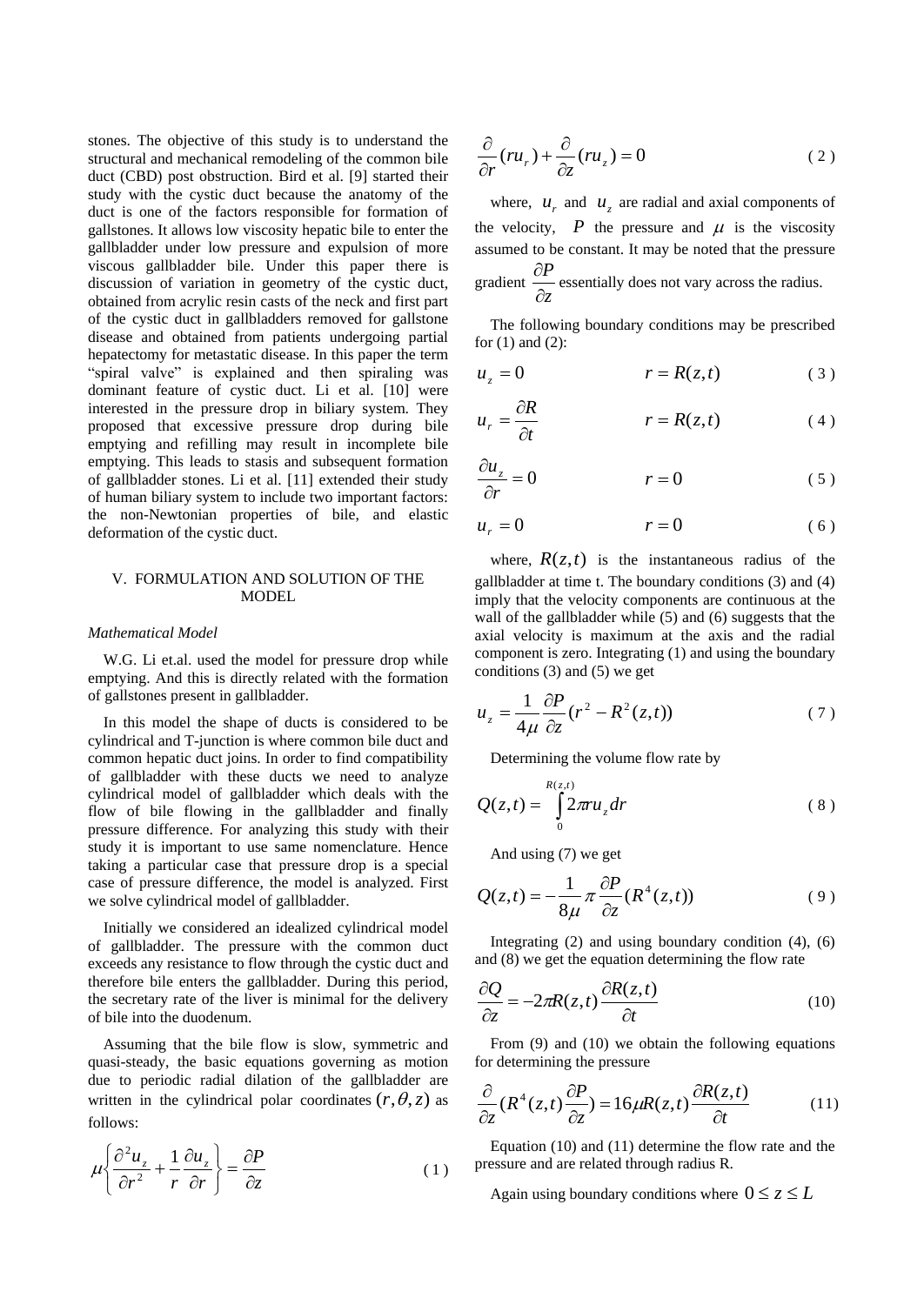$Q(z,t) = 0$  at  $z = 0$  $Q(z,t) = Q_L$  at  $z = L$  $P(z,t) = P_0$ at  $z = 0$  $P(z,t) = P<sub>L</sub>$ at  $z = L$ 

Integrating (10) and equating with (9) we get,

$$
Q(z,t) = \int_{0}^{z} -2\pi R(z,t)\frac{\partial R}{\partial t}dz + c_1
$$

Since at *z*=0, *Q*(*z*, *t*)=0

Therefore,  $c_1=0$ 

Hence, 
$$
Q(z,t) = -2\pi R(z,t) \frac{\partial R(z,t)}{\partial t} z
$$

Now equating with (9)

$$
-\frac{\pi}{8\mu}R^4\frac{\partial P}{\partial z} = -\int_0^z 2\pi R\frac{\partial R}{\partial t}dz
$$

Hence,

$$
-\frac{\partial P}{\partial z} = -\frac{8\mu}{\pi R^4} \int_0^z 2\pi R \frac{\partial R}{\partial t} dz
$$

$$
-P = -\int_0^z \frac{8\mu}{\pi R^4} \left\{ \int_0^z 2\pi R \frac{\partial R}{\partial t} dz \right\} + c_2
$$
(i)

It is to be noted that  $P = P_0$  at  $z = 0$ . Therefore,

 $-P_0=0+c_2$  (ii)

From (i) and (ii) we get that

$$
P_0 - P = -\int_0^z \frac{8\mu}{\pi R^4} \left\{ \int_0^z 2\pi R \frac{\partial R}{\partial t} dz \right\} dz
$$

Now at  $z=L$ ,  $P=P<sub>L</sub>$ . Hence,

$$
P_0 - P_L = -\int_0^L \frac{8\mu}{\pi R^4} \left\{ \int_0^L 2\pi R \frac{\partial R}{\partial t} dz \right\} dz
$$

Now the flux  $Q(z,t)=Q_L$  at  $z=L$ . Hence,

$$
Q_L = -\int_0^L 2\pi R \frac{\partial R}{\partial t} dz
$$

Integrating,

$$
Q_L = -2\pi R \frac{\partial R}{\partial t} L \tag{12}
$$

This calculation was all about the gallbladder i.e. a cylinder starting from *z*=0 to *z=L*. Now there is another cylinder i.e. cystic duct. It starts from  $z=L_0$  to  $z=L_1$ .

From equation (12) we have pressure at *z=L* is

$$
-P_{L} = -\frac{8\mu}{\pi r^{4}} \left\{ \int_{0}^{L} 2\pi R \frac{\partial R}{\partial t} dz \right\} L + c_{3}
$$

$$
= -\frac{8\mu}{\pi r^{4}} 2\pi r \frac{\partial r}{\partial t} \cdot \frac{L^{2}}{2} + c
$$

where  $r=f(R)$ 

$$
P_L = \frac{8\mu}{\pi r^4} 2\pi r y \frac{L^2}{2} + c
$$
  
where  $y = \int_0^L \frac{\partial R}{\partial t} dz$ 

Let us take that  $P_{L} = P_{L_0}$  at *L*=0. Therefore,

$$
-P_{L_0}=0+c
$$

Hence,

$$
-P_{L} = -\frac{8\mu}{\pi r^{4}} 2\pi r y \frac{L^{2}}{2} - P_{L_{0}}
$$
  
i.e.  $P_{L} - P_{L_{0}} = \frac{8\mu}{\pi r^{4}} 2\pi r y \frac{L^{2}}{2}$ 

Similarly for  $z=L_1$ . Assuming that  $\frac{\partial L}{\partial t} = \frac{\partial L}{\partial t}$ *R t R*  $\hat{o}$  $=\frac{\partial}{\partial x}$  $\widehat{o}$  $\frac{\partial R}{\partial R_1} = \frac{\partial R_1}{\partial R_2}$ 

.

Therefore,

$$
P_{L_1} - P_{L1_0} = \frac{8\mu}{\pi r_1^4} 2\pi r_1 y \frac{L_1^2}{2}
$$

Therefore,

$$
\frac{P_{L}-P_{L_{0}}}{P_{L_{1}}-P_{L_{10}}} = \frac{\frac{8\mu}{\pi r^{4}} 2\pi r y \frac{L^{2}}{2}}{\frac{8\mu}{\pi r_{1}^{4}} 2\pi r_{1} y \frac{L_{1}^{2}}{2}} = \frac{L^{2} r_{1}^{3}}{L_{1}^{2} r^{3}}
$$

Hence,

$$
r_1^3 = \frac{L_1^2 r^4 (P_L - P_{L_0})}{L^2 (P_{L_1} - P_{L_0})}
$$
(13)

As we have 
$$
Q = -2\pi R \frac{\partial R}{\partial t} z
$$

And at 
$$
z=L
$$
,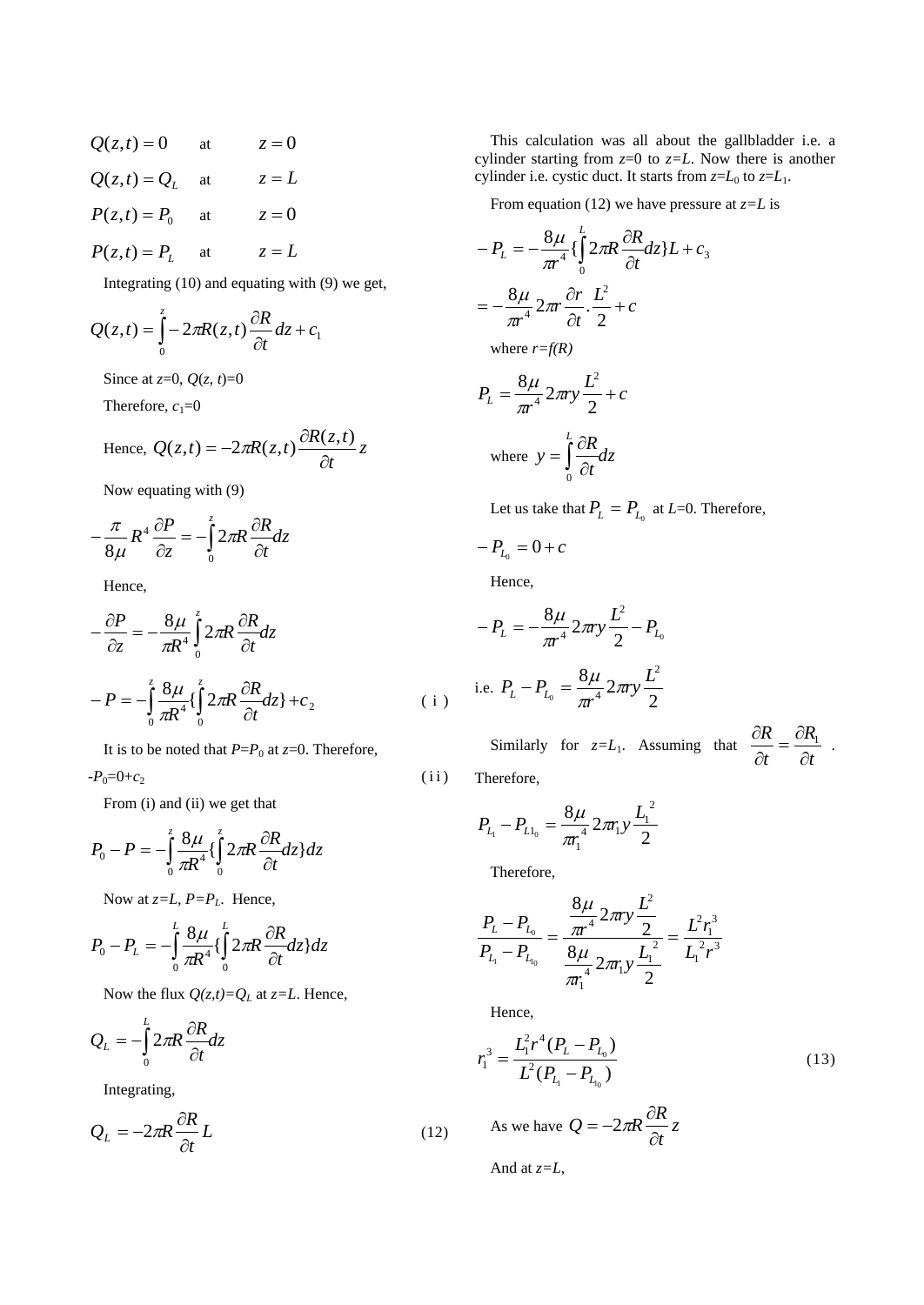$$
Q_L = -2\pi R \frac{\partial R}{\partial t} L
$$

Again at  $z=L_1$ ,

$$
Q_{L_1} = -2\pi R \frac{\partial R}{\partial t} L_1
$$
 it is to be noted that  $\frac{\partial R}{\partial t} = \frac{\partial R_1}{\partial t}$ 

Therefore,

$$
\frac{Q_L}{Q_{L_1}} = \frac{-2\pi R \frac{\partial R}{\partial t}}{-2\pi R_1 \frac{\partial R}{\partial t}} L_1 = \frac{-RL}{R_1 L_1}
$$

This gives

$$
R_{1} = \frac{-RLQ_{L_{1}}}{-L_{1}Q_{L}} - rLQ_{L}
$$
\n(14)

Hence 1 1 1 1 *L L*  $L_1Q$ *rLQ r*  $\overline{a}$  $=\frac{\mathcal{L}_{L_1}}{\mathcal{L}_{L_2}}$ 

Here minus sign shows inverse relation in the quantity.

Putting this value of  $r_1$  in (13) we get

$$
\frac{r^3 L^3 Q_{L_1}^3}{L_1^3 Q_L^3} = \frac{L_1^2 r^4 (P_L - P_{L_0})}{L^2 (P_{L_1} - P_{L_0})}
$$

Hence,

$$
\frac{Q_{L_1}^3}{Q_L^3} = \frac{L_1^5 r (P_L - P_{L_0})}{L^5 (P_{L_1} - P_{L_0})}
$$

It tells the behavior of flux with pressure difference.

This study was in the case of simple cylinder, a gallbladder. Although gallbladder is not proper cylinder, but flux is calculated in case of idealized cylinder.

In reference to the paper "One-Dimensional Models of the Human biliary System" by W.G. Li et.al. the comparison to study of gallbladder is done. In this model two cases are considered rigid wall model, elastic wall model. In both of the two cases two sub-cases are taken emptying phase, refilling phase.

In this model T junction between cystic duct and common bile duct and common bile duct is in consideration. In rigid wall model in emptying case the results are:

The pressure drop in the cystic duct is

$$
\Delta P_{CD} = \frac{128 \,\mu Q}{\pi d_{eq}^4} L_{eq}
$$

Where *Leq* is the equivalent length, and

*deq* is the equivalent diameter.

For common bile duct

$$
\Delta P_{CBD} = \frac{128 \,\mu Q}{\pi d_{CBD}^4} L_{CBD} + \Delta p_{te} \qquad \qquad \dots \qquad \dots (A)
$$

Where  $\Delta p_{te}$  accounts for T junction.

In refilling case pressure drop in CBD is same as (A), and for common hepatic duct is

$$
\Delta P_{CHD} = \frac{128 \,\mu Q}{\pi d_{CHD}^4} L_{CHD} + \Delta p_{th}
$$

Where 
$$
\Delta p_{th} = 16c_4 \frac{\rho Q^2}{\pi^2} + 16c_1 \frac{\rho Q^2}{\pi^2 d_{CHD}^4}
$$

And the total pressure drop is

$$
\Delta P_{RF} = \frac{128 \,\mu Q}{\pi d_{eq}^4} L_{eq} + \frac{128 \,\mu Q}{\pi d_{CHD}^4} L_{CHD} + \Delta p_{th}
$$

Combining results for cystic duct and common bile duct we get

$$
\frac{\Delta P_{CD}}{\Delta P_{CBD}} = \frac{\frac{128 \,\mu Q}{\pi d_{eq}^4}}{\frac{128 \,\mu Q}{\pi d_{CBD}^4} L_{CBD}}
$$

Here leaving T-junction term  $\Delta p_{te}$ .

$$
\frac{\Delta P_{CD}}{\Delta P_{CBD}} = \frac{d^4_{CBD} L_{eq}}{d^4_{eq} L_{CBD}}
$$

Considering diameter d as a function of radius we get

$$
\frac{\Delta P_{CD}}{\Delta P_{CBD}} \propto \frac{L_{eq} f(R_{CBD})}{L_{CBD} f(R_{eq})} \qquad \qquad \dots \qquad (B)
$$

Now for two cylinders done earlier we have proved that

$$
f(R_1) = \frac{L_1^2 f(R)(P_L - P_{L_0})}{L^2 (P_{L_1} - P_{L_0})}
$$

As  $P_{L} - P_{L_0}$  is the pressure difference term taking it as  $\Delta p_L$  we get

$$
\frac{\Delta p_L}{\Delta p_{L_i}} \propto \frac{L^2 f(R_1)}{L_1^2 f(R)} \qquad \qquad \dots \qquad (C)
$$

Equivalently,

$$
\frac{P_L - P_{L_0}}{P_{L_1} - P_{L_{L_0}}} = \frac{L^2 R_1^3}{L_1^2 R^3}
$$
\n(15)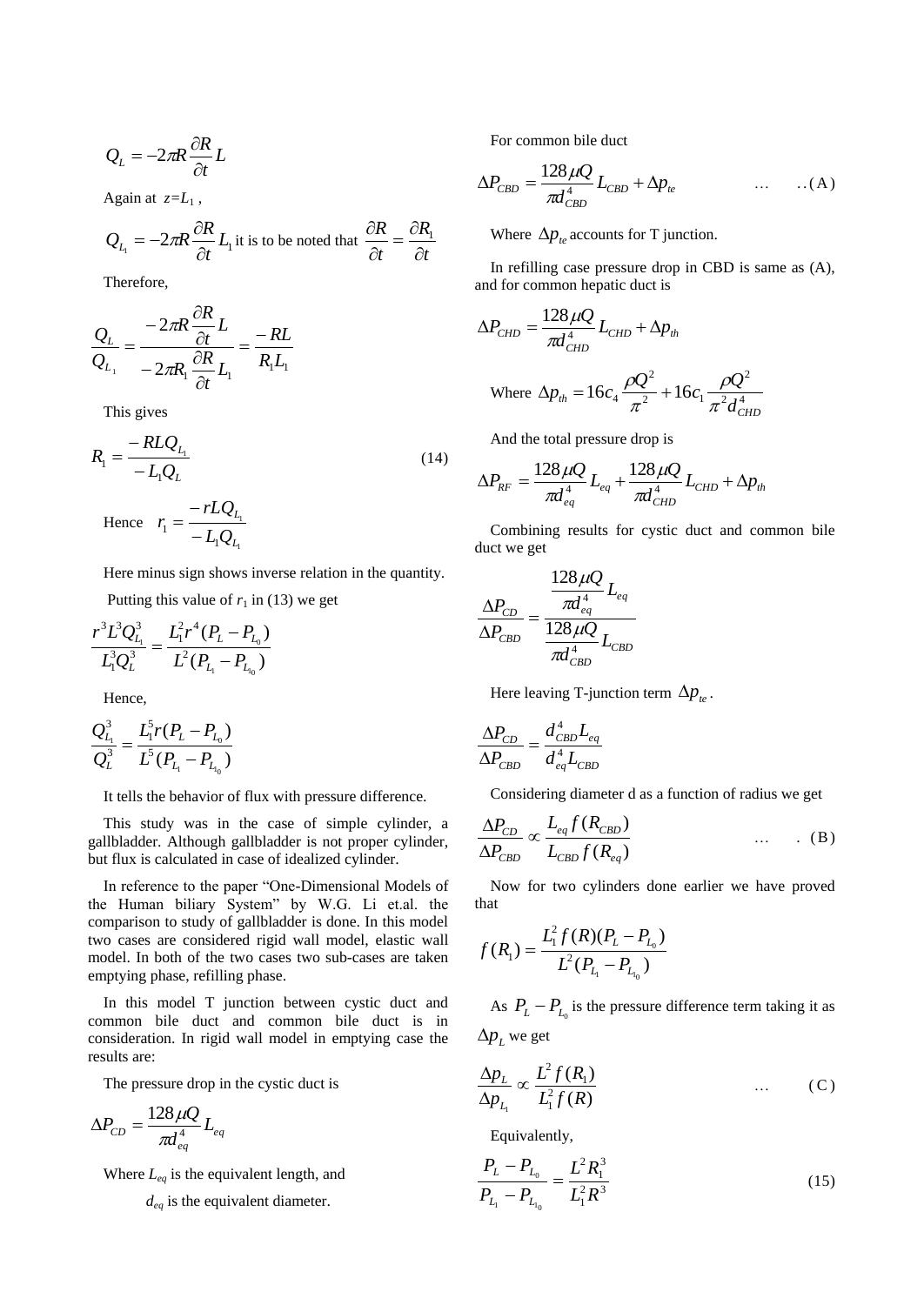$$
\frac{\Delta P_L}{\Delta P_{L_1}} \propto \frac{L_{eff} R_{1eff}}{L_{1eff} R_{eff}} \tag{16}
$$

where,  $L_{\text{eff}}$  and  $R_{\text{eff}}$  are some functions of length and radius for one cylinder (gallbladder), similarly for cystic duct.

Now using value of flux from (12) into (13) we get

$$
\frac{Q_{L_1}^3}{Q_L^3} = \frac{L_1^5 r (P_L - P_{L_0})}{L^5 (P_{L_1} - P_{L_{L_0}})}
$$
(17)

It tells the behavior of flux with pressure difference.

It is clear that (B) and (C) are more or less similar. The terms and the interpretation for the case of gallbladder and combined effect of cystic duct and common bile duct is similar, i.e. the ratio of pressure difference in one cylinder/cystic duct to the other cylinder/common bile duct is inversely proportional to the ratio of radius and directly proportional to the ratio of lengths.

In the rigid wall model the walls of cystic duct are considered to be rigid. It is assumed that the common bile duct and the common hepatic duct are straight tubes and join at a T-junction. To model the effects of the cystic duct baffles on the flow, the baffles are arranged in the simplified manner.

The pressure drop during emptying is believed to have a link with the stone formation in gallbladder [10]. This is the reason why we tried to predict the pressure drop in a mathematical model of the human biliary system. It is noted that the key structure contributing to the pressure drop is the cystic duct, while the hepatic and common bile ducts offer little resistance or geometric changes during emptying and refilling. Therefore, to simplify the pressure drop prediction, the modeling focuses on the non-linear flow features in the cystic duct, while poiseuille flow is assumed in the other two biliary ducts.

It is clear that our results are in agreement with the similar model of W.G. Li et al. [10] This shows that terms and the interpretation for the case of gallbladder and combined effect of cystic duct and common bile duct is similar and the ratio of pressure difference in one cylinder or cystic duct to the other cylinder or common bile duct is inversely proportional to the ratio of radius and directly proportional to the ratio of lengths. These results are shown in graphs.



Fig. 1. Relationship between flux and radius of gallbladder and ducts



Fig. 2. Relationship between flux and length of the gallbladder and ducts

This study shows that the behavior of flow of bile in gallbladder is similar to the flow of bile in biliary tract, except for the T-junction of biliary tract.

### VI. CONCLUSION

The present study tells the anatomy, functions, and diseases of the human biliary system. Along with that the idealized model, assuming cylindrical shape of the gallbladder is solved. It is clear that gallstones are very closely related to the model studied. Here all three ducts are assumed to be cylindrical in shape. For the first case of gallbladder, the amount of flux increases as radius decreases and vice versa. Hence for different human gallbladders the length varies and hence the flux. For a gallbladder of longer in shape the flow of bile is lesser. There are two phases of gallbladder due to contraction and extension. The flux or flow of bile in one case is inversely proportional to the pressure drop and pressure drop in a particular case is equivalent to the pressure difference. The results are fairly in agreement with the study of W.G.Li et. al [10]. From Fig. 1 and Fig. 2 it is observed that the flow of bile decreases on increasing the radius and length of gallbladder. Along with this (17) depicts that the pressure difference decreases on

i.e